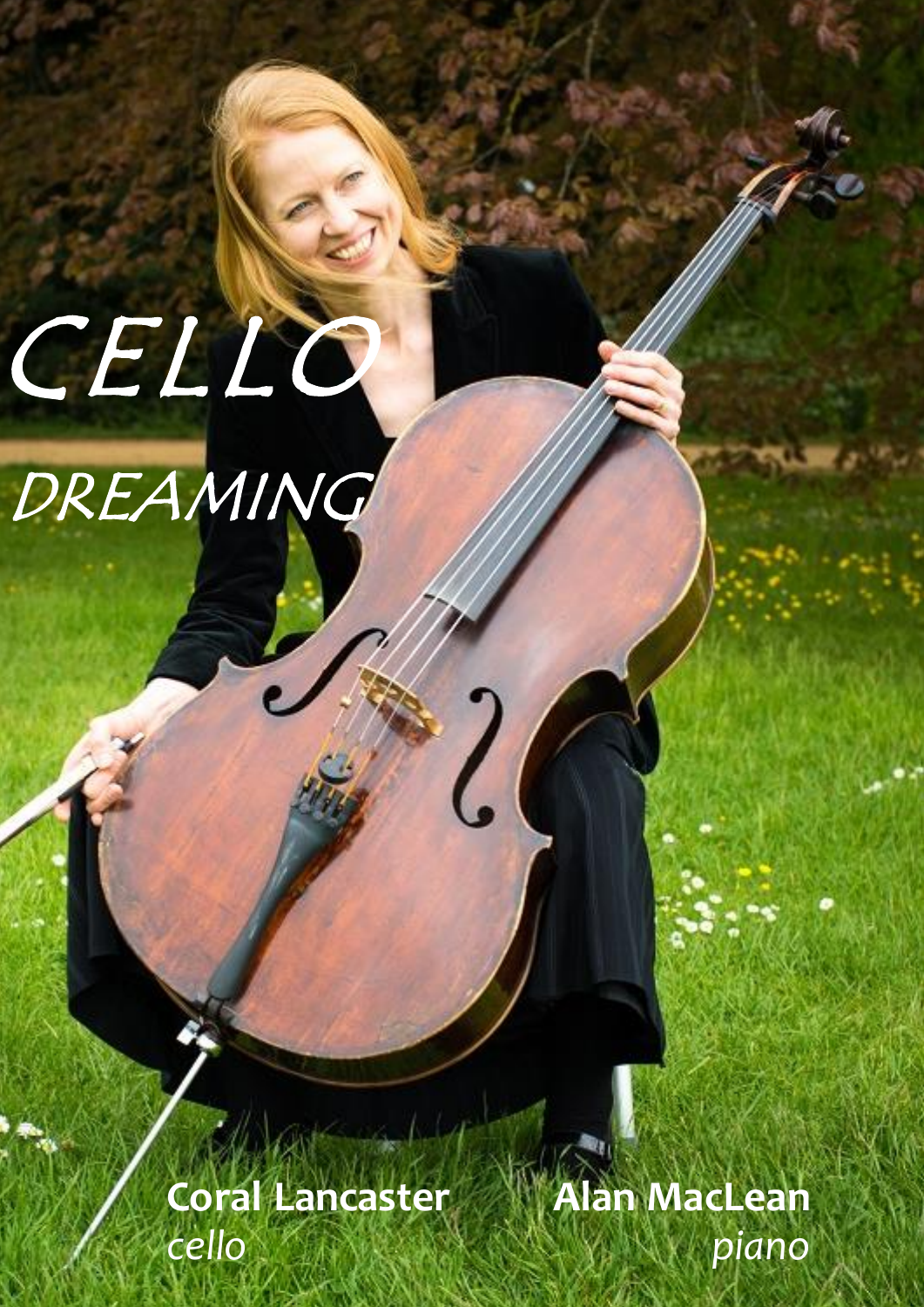# **Cello Dreaming Concert**

## *A programme that explores aspects of dreaming, and the myriad ways in which music reveals to us inner realities of life*

## **Coral Lancaster and Alan MacLean 27 September 2015, 4pm Holywell Music Room**

**Coral Lancaster** pursues a varied career as a freelance chamber musician, orchestral musician, and teacher. Originally from Perth, Western Australia, Coral studied with Gregory Baron, Suzanne Wijsman, and David Pereira (dedicatee of Inner World and Threnody), before moving to the UK in 1997. Based in Oxford, Coral performs with the Lyric Piano Trio and the Jubilee Ensemble, and teaches locally. She is known for her sensitive performances, and also works regularly with the Philharmonia, the Bournemouth Symphony Orchestra, and the City of Birmingham Symphony Orchestra. This year Coral has toured with the Philharmonia to Madrid and Paris, and will shortly be travelling to Iceland with them as well. She can next be heard in Oxford performing in a solo lunchtime concert at St Michael at the North Gate, on 23rd November.

**Alan MacLean** is a graduate of The Royal Scottish Academy of Music and Drama. Alan studied with the Hungarian pianist Bela Simandi and received the award for the most outstanding student in his final year. Further study followed with internationally renowned pianists including Karl Ulrich Schnabel. Much in demand as a chamber musician, he has played with many of the country's leading instrumentalists and he premiered Malcolm Arnold's 'Trio Bourgeoises' and a recent arrangement of John Field's Rondo in A flat for Piano and Orchestra. His recording with the pianist Peter Lawson, 'English Piano Music for Piano Duet', was nominated for a Disc of the Year Award in the USA. Alan's schedule for 2015 includes festival engagements and masterclasses throughout the Midlands, the South West, London, Birmingham, Edinburgh and Sri Lanka.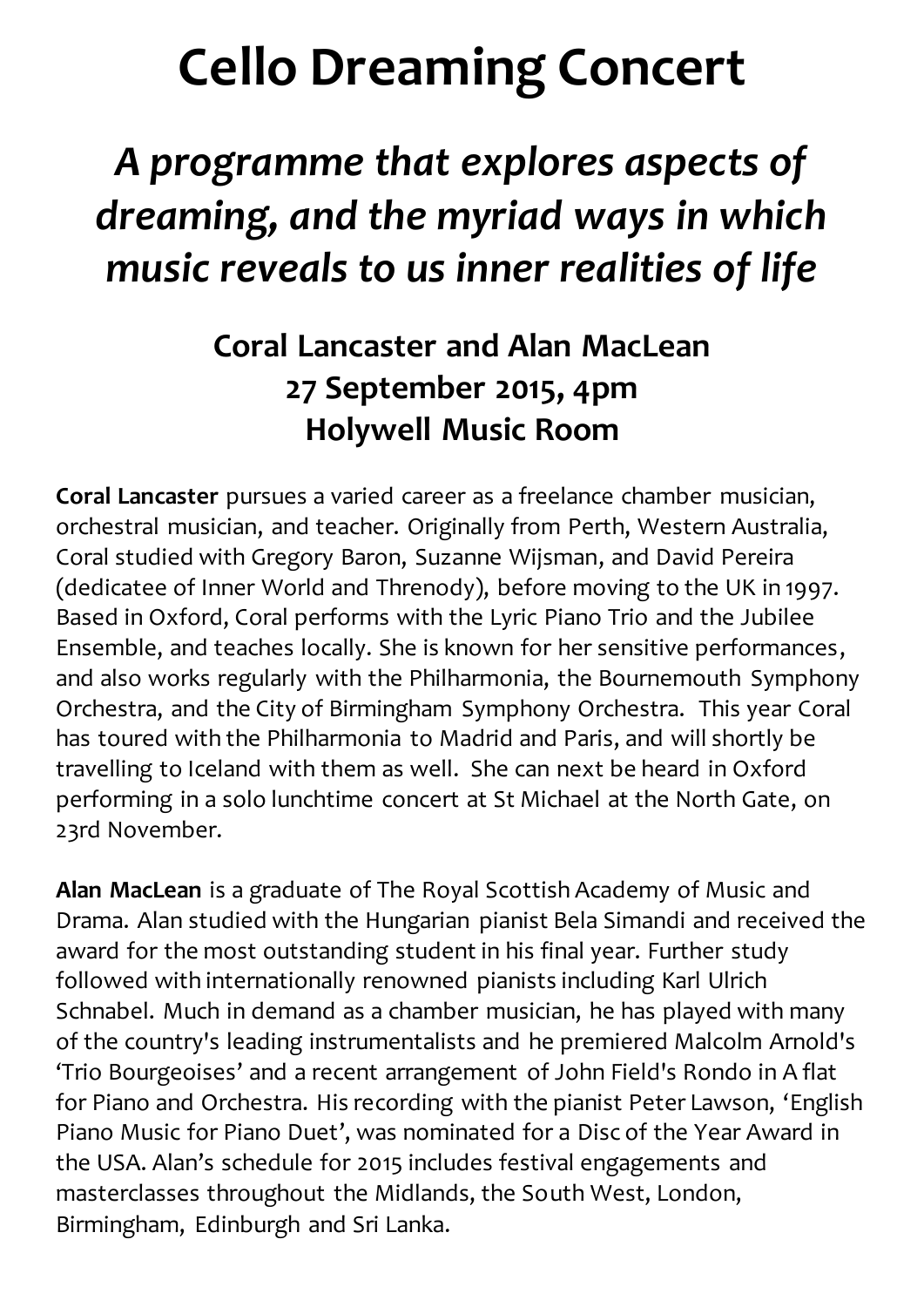# *Programme*

| Romance         | <b>Gabriel Fauré (1845-1924)</b> |
|-----------------|----------------------------------|
| Après un rêve   |                                  |
| <b>Papillon</b> |                                  |
| <b>Threnody</b> | Peter Sculthorpe (1929-2014)     |

**Inner World Carl Vine (***b* **1954)**

*—— Interval ——*

**Louange à l'éternité de Jésus Olivier Messiaen (1908 - 1992)**

**Sonata for Cello and Piano Claude Debussy (1862 – 1918)**

I. Prologue: Lent, sostenuto e molto risoluto

II. Sérénade: Modérément animé

III. Finale: Animé, léger et nerveux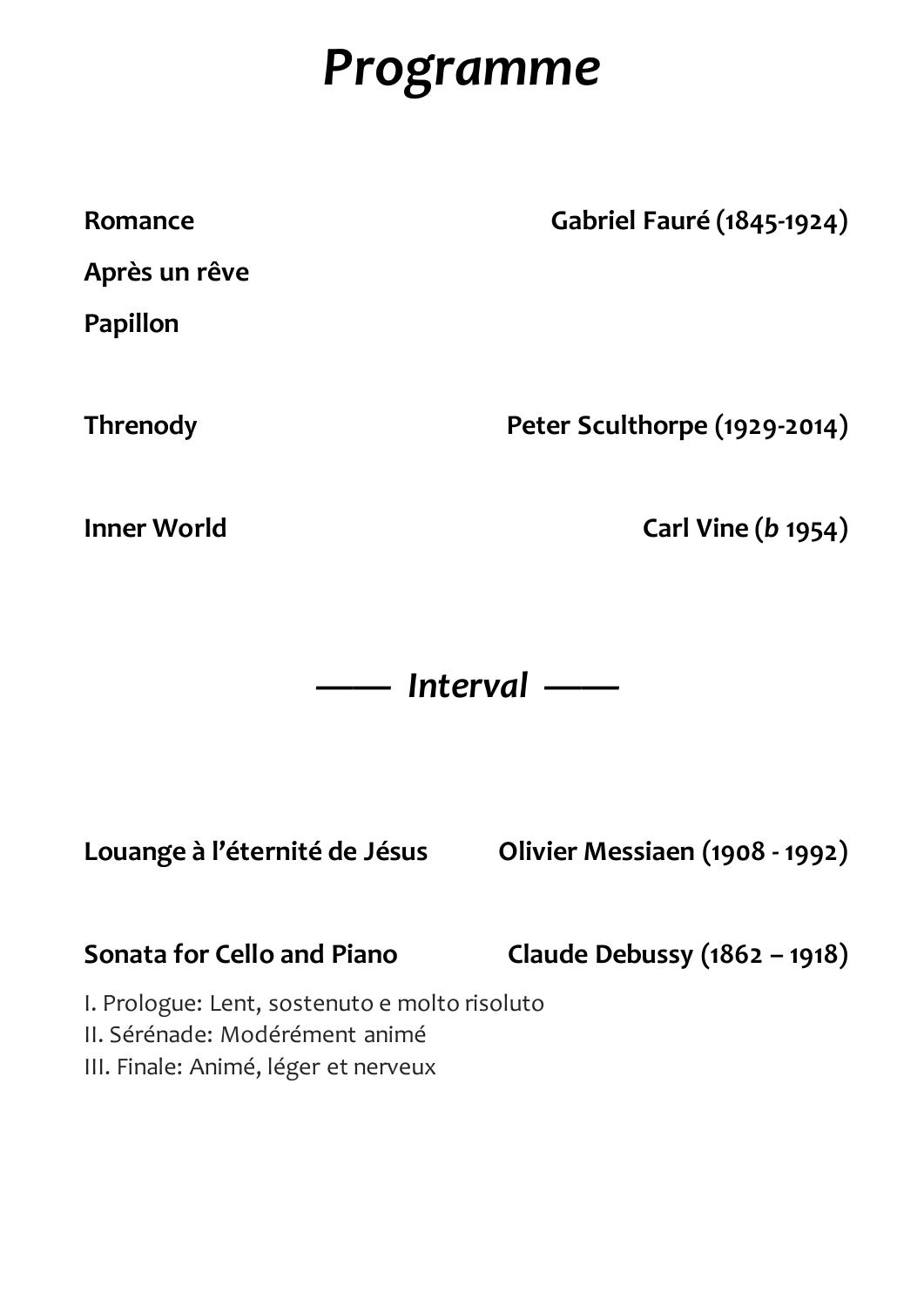## **Romance**, op.69 (1894) **Gabriel Fauré Après un rêve**, from **Trois mèlodies**, op.7 (1878) **Papillon**, op.77 (1884)

The composer Fauré wrote music of refined elegance that has come to epitomise the late French romantic style. He was a master of lyricism, with long flowing melodies sustained by luscious harmonic movement. Along with many other Romantic composers, Fauré's goal centred on aesthetic ideals of beauty, writing to his son in 1908 that 'for me, art, and above all music, consists of raising ourselves as high as possible above that which is real'.

As well as two quite substantial cello sonatas Fauré wrote several short pieces for cello. The **Romance** was first written as an 'Andante' for cello and organ, but in 1894 Fauré revised it for cello and piano, adding broken chords into the piano part which heightens the harmonic tension. **Après un rêve**  (After a Dream) is one of Fauré's most loved compositions, and is a setting of a poem by Romain Bussine (1830–99) that describes a dream so ecstatic the dreamer yearns for its radiant return. **Papillon** (Butterfly) is a light and virtuosic showpiece.

#### *Après un rêve*

Dans un sommeil que charmait ton image Je rêvais le bonheur, ardent mirage, Tes yeux étaient plus doux, ta voix pure et sonore,

Tu rayonnais comme un ciel éclairé par l'aurore;

Tu m'appelais et je quittais la terre Pour m'enfuir avec toi vers la lumière, Les cieux pour nous entr'ouvraient leurs nues,

Splendeurs inconnues, lueurs divines entrevues,

Hélas! Hélas! triste réveil des songes Je t'appelle, ô nuit, rends-moi tes mensonges,

Reviens, reviens radieuse, Reviens ô nuit mystérieuse!

#### *After a Dream*

In a slumber enchanted by your image I dreamt of happiness, passionate mirage, Your eyes were softer, your voice pure and resonant, You shone like a sky lit up by the dawn;

You called me and I left the earth To run away with you towards the light, The skies opened their clouds for us,

Unknown splendours, divine flashes glimpsed, Alas! Alas! sad awakening from dreams I call you, O night, give me back your lies,

> Return, return radiant, Return, O mysterious night!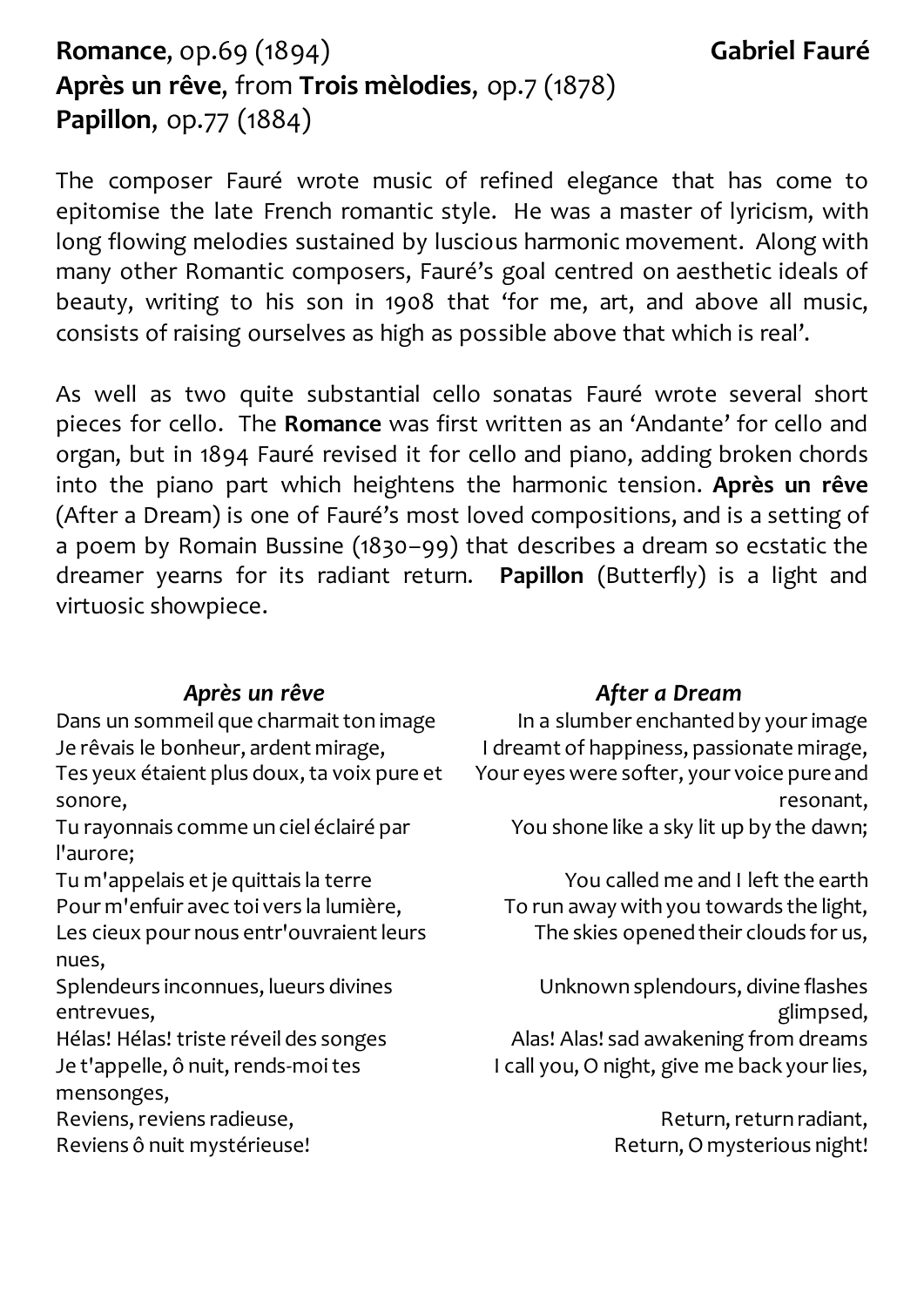Peter Sculthorpe, who died last year, was one of the best-known Australian composers of recent times. In his music Sculthorpe consciously strove to create an Australian soundworld by adapting Aboriginal melodies and rhythms, imitating birdsong and didgeridoo, and also by drawing on aspects of music from other countries in the Pacific Rim.

**Threnody** is a lament written in memory of Stuart Challender, a conductor and personal friend of the composer who died of AIDS in 1991. The piece utilises an adapted Aboriginal lament from Elcho Island, and is also the main theme used in Sculthorpe's iconic Kakadu (1988) for orchestra. Threnody was premiered and recorded by Australia's most successful solo cellist and teacher, David Pereira. Coral Lancaster studied under David in Canberra.

Sculthorpe's deliberate use of his Kakadu melody in Threnody is partly based on an Aboriginal mythological concept of 'songlines': ancient paths across the Aboriginal landscape followed by 'creator-beings' during the Dreaming. By singing to a special melody memorized words which often described the location of landmarks, an Aboriginal person would be able to better navigate the harsh terrain. Sculthorpe himself used the term songlines to describe particular melodies having significance to him that evoked both the landscape, and aspects of an Aboriginal spirituality that has strong linguistic associations with dreaming.

Threnody moves through clearly delineated sections, each with its own mood. The music is raw and foreboding and, as in much of Sculthorpe's music, melodic development is consciously avoided (he regarded this as too European). The Elcho Island melody at the beginning suggests deep mourning, crying, and even wailing at times. After a chordal middle section the music returns to the lamentation with a repeated drone accompaniment, perhaps inspired by the didgeridoo.

Sculthorpe prefaced the published edition of the music with the most wellknown passage from John Donne's 1624 Devotions upon Emergent Occasions, itself a meditation written by Donne when he recovering from a life-threatening illness. The text is best known today as a poem set in modernised English: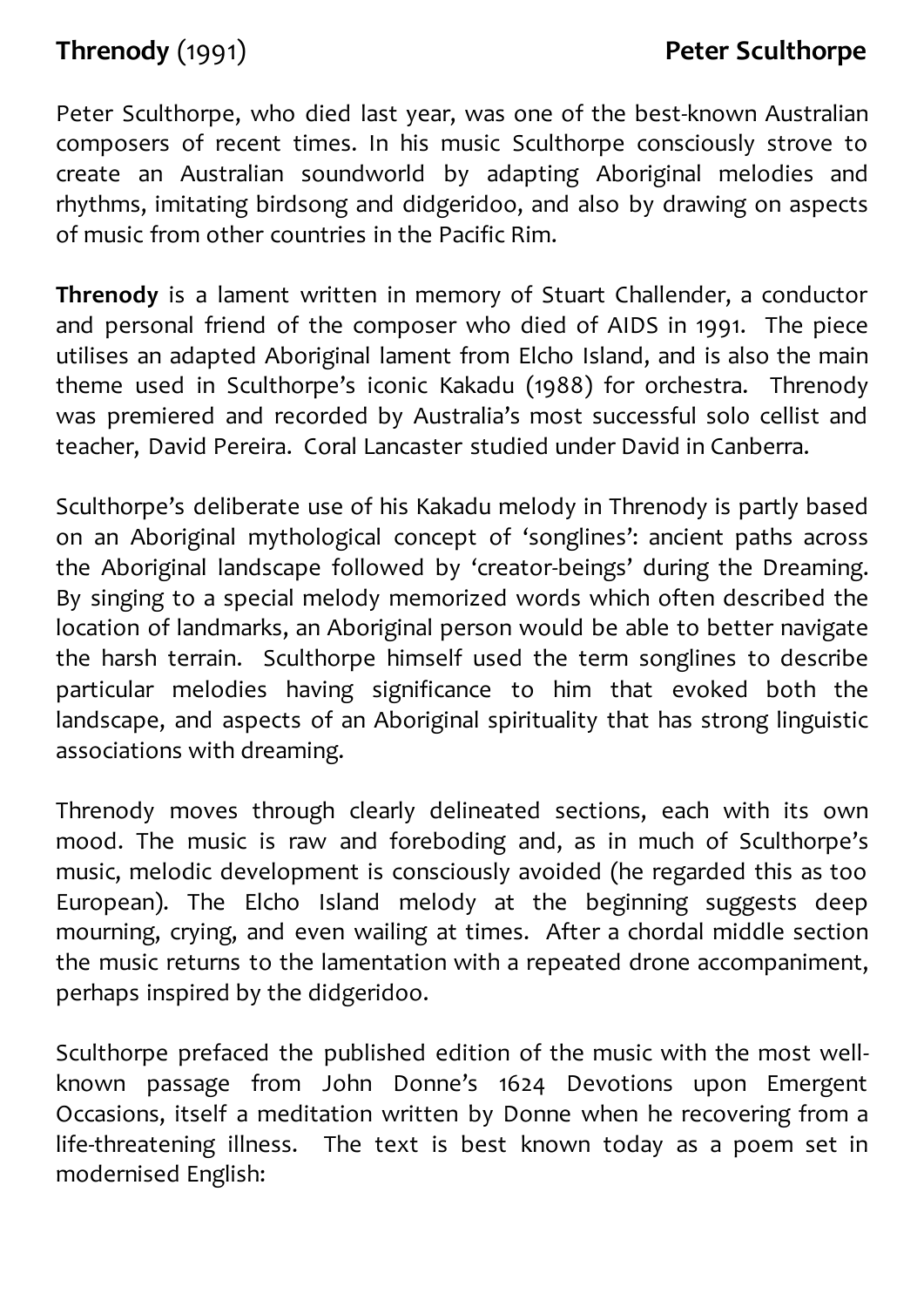No man is an island, entire of itself, Every man is a piece of the continent, A part of the main; If a clod be washed Away by the sea, Europe is the less. As well as if a promontory were. As well as if a manor of thy friend's Or of thine own were: Any man's death diminishes me, Because I am involved in mankind, And therefore never send to know For whom the bell tolls; It tolls for thee.

## **Inner World** (1994) **Carl Vine**

Carl Vine is a prominent composer in Australia and has written in a wide range of genres, including orchestral and chamber music, concertos, and music for film, television, dance and theatre. He is currently senior lecturer in composition at Sydney Conservatorium of Music and director of several music festivals and Musica Viva Australia.

Carl Vine's **Inner World** was dedicated to and premiered by David Pereira in 1994. It is performed with a backing track consisting entirely of pre-recorded cello playing, often digitally altered to produce a kaleidoscope of sound and effects. This electronic accompaniment was recorded by Pereira using the same 18th-century instrument that Coral performs on today.

## Vine's notes for the piece state that

'The performer is not only live, but also surrounded by his own creation: dissected, crystallized, modified and re-arranged. The cello is not only the physical instrument in the player's hands, but also an enveloping shroud of sound — a hall of mirrors in which artifice and reality collide and in which the sounds we hear may be no more than a product of the performer's own imagination.'

The piece begins with the solo cello playing a series of extrovert tonal gestures that dissolve into shimmering effects. Soon the backing track joins the performer, and a series of episodic duets takes the listener through an exploration of the psyche of both performer and, perhaps, the listener. The backing tracks acts as an invisible protagonist against which the performer reacts, cajoles, and sings with, before finally joining forces in an exuberant finale.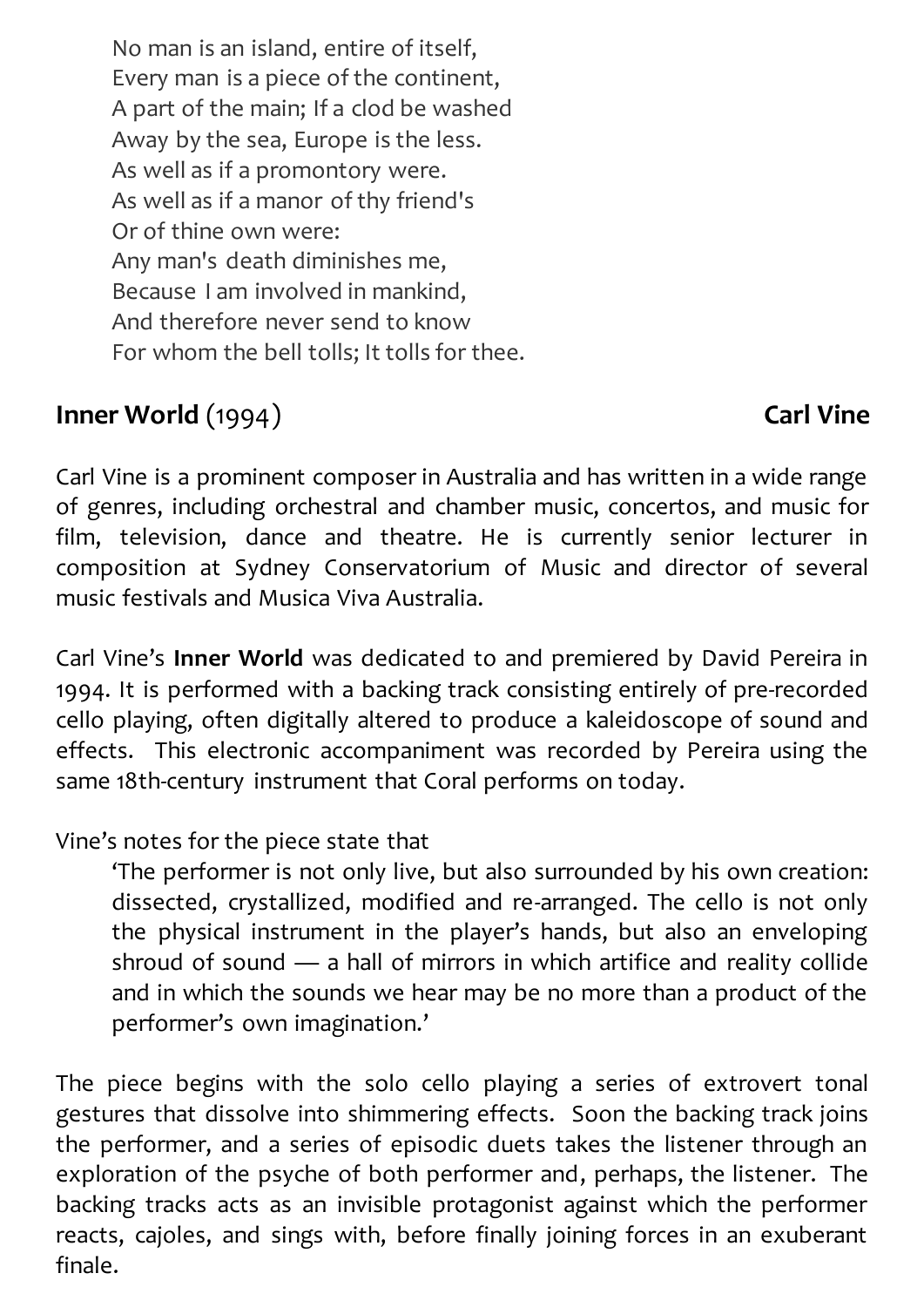

## **Louange à l'éternité de Jésus, Olivier Messiaen from** *Quatuor pour la fin du temps* (1941)

**Louange à l'éternité de Jésus** (Praise to the Eternity of Jesus) is the fifth movement from *Quatuor pour la fin du temps ('*Quartet for the End of Time') for cello, piano, clarinet and violin. Written for cello and piano alone, it is considered one of the most powerful cello lines in the chamber music repertoire of the 20th century. Messiaen's tempo marking translates as 'infinitely slow, ecstatic', and for the cellist the extreme slowness (a semiquaver = 44) presents an enormous technical challenge; for the listener it provides an opportunity to participate in an extraordinary tonal experience.

The words 'for the end of time' convey no single meaning, and refer not just to the end of the world in an apocalyptic sense, but also to ideas concerning the end of musical time. To Messiaen, this 'end' was not a meaningless destruction but rather a fulfilment of purpose, and in this movement Messiaen perhaps anticipates a time when music and meaning might find perfect expression.

To Messiaen the movement was also a theological hymn of praise to Jesus; to others the music provides a more mystical, meditative quality. The movement is in the key of E major and for Messiaen, whose chromesthesia meant sounds conveyed specific patterns of colour, it presented a harmonic soundscape that denoted both grandeur and magnificence. Alongside the rhythmic serialism and polyrhythmic structures that shape some of the other movements, the cello solo provides a particularly slow line, so prolonged that time almost appears to stand still.

Messiaen penned short aphoristic texts before each movement, and for the preface to *Louange* he chose — uniquely — to include a bible verse, ending his short piece with the opening verse of John's gospel in the New Testament.

'Jesus is considered here as the Word. A broad phrase, "infinitely slow" , on the cello, magnifies with love and reverence the eternity of the Word, powerful and gentle, "whose time never runs out". The melody stretches majestically into a gentle, regal distance. "In the beginning was the Word, and Word was with God, and the Word was God."'